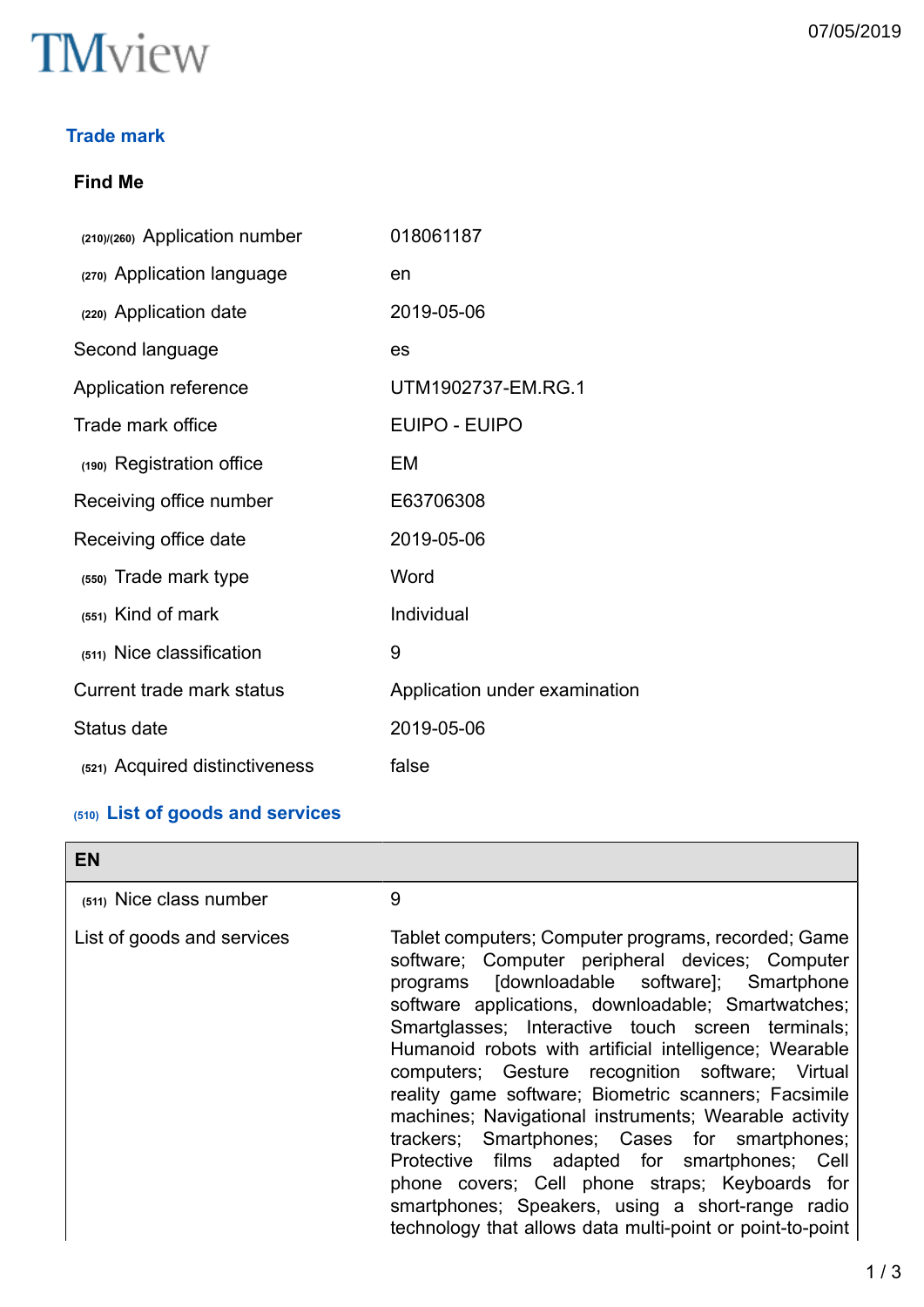# **TM**view

| EN |                                                         |
|----|---------------------------------------------------------|
|    | connections between a wide range of mobile and          |
|    | stationary devices; Portable media players; Wireless    |
|    | headsets; Teaching apparatus; Camcorders; Virtual       |
|    | reality headsets; Security surveillance robots; Cameras |
|    | [photography]; Selfie sticks [hand-held monopods]; USB  |
|    | cables; Electronic chips; Touch screens; Batteries,     |
|    | electric; Chargers for electric batteries; Power banks; |
|    | Rechargeable batteries; Animated cartoons; Air analysis |
|    | apparatus; Measuring apparatus; Biochips.               |

#### **(730)/(731)/(732)/(733) Owner**

No entry for application number EM500000018061187

# **(740) Representative**

| Representative identifier                    | 80927                                  |
|----------------------------------------------|----------------------------------------|
| Name                                         | DOMINGO GALLETERO COMPANY              |
| Legal entity                                 | <b>Natural Person</b>                  |
| Representative kind                          | Lawyer                                 |
| Representative nationality code              | <b>ES</b>                              |
| Representative incorporation<br>country code | <b>ES</b>                              |
| Address country                              | <b>ES</b>                              |
| Address country                              | <b>ES</b>                              |
| <b>Street</b>                                | CALLE PEREZ MEDINA, Nº 23, ENTLO. DCHA |
| City                                         | <b>ALICANTE</b>                        |
| Postcode                                     | 03007                                  |

# **(750) Correspondence address**

## **(350) Seniority**

No entry for application number EM500000018061187

# **Exhibition priority**

No entry for application number EM500000018061187

# **Priority**

No entry for application number EM500000018061187